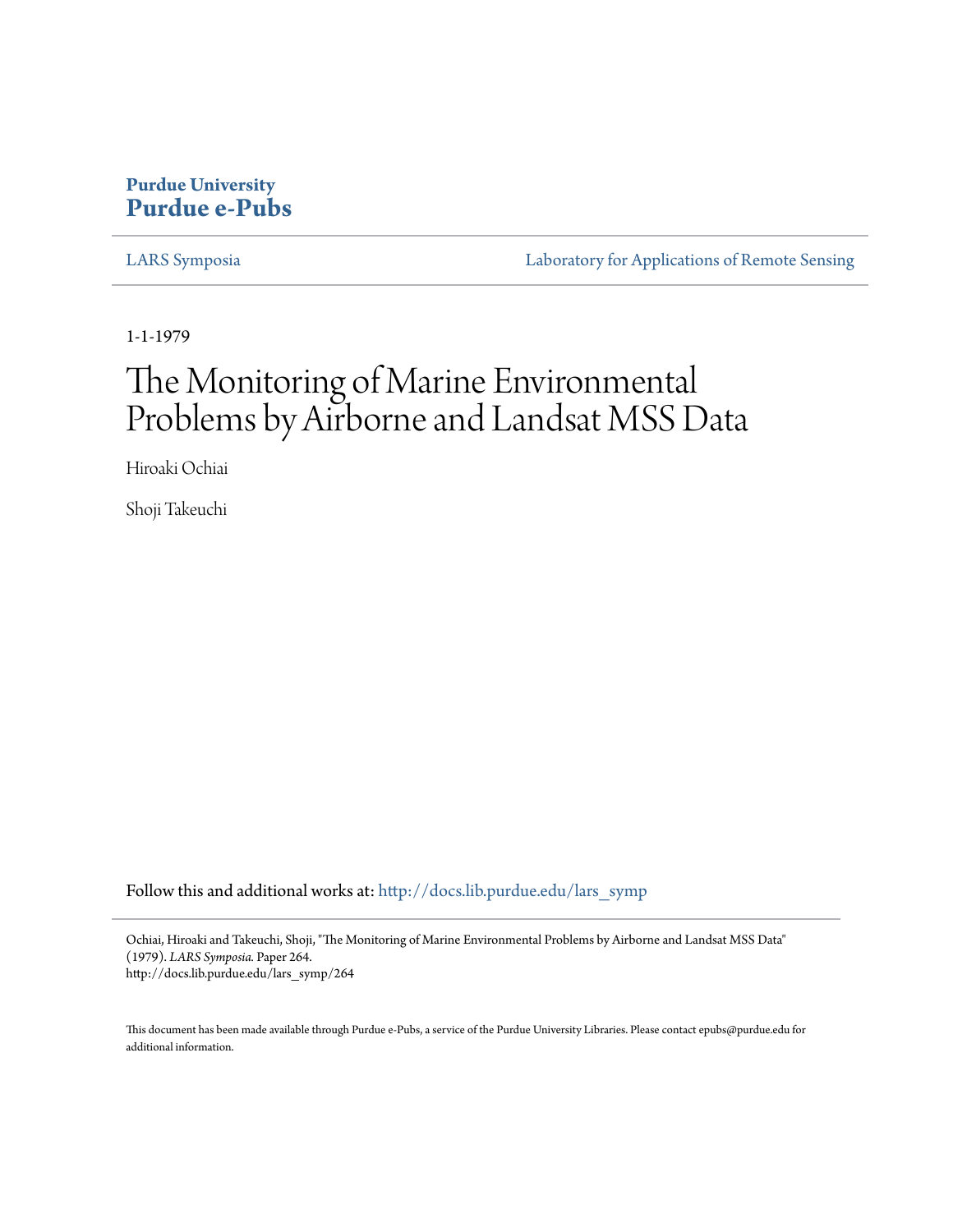Reprinted from

## **Symposium on**

### **Machine Processing of**

### **Remotely Sensed Data**

#### **June 27 - 29, 1979**

The Laboratory for Applications of Remote Sensing

> Purdue University West Lafayette Indiana 47907 USA

IEEE Catalog No. 79CH1430-8 MPRSD

Copyright © 1979 IEEE The Institute of Electrical and Electronics Engineers, Inc.

Copyright © 2004 IEEE. This material is provided with permission of the IEEE. Such permission of the IEEE does not in any way imply IEEE endorsement of any of the products or services of the Purdue Research Foundation/University. Internal or personal use of this material is permitted. However, permission to reprint/republish this material for advertising or promotional purposes or for creating new collective works for resale or redistribution must be obtained from the IEEE by writing to pubs-permissions@ieee.org.

By choosing to view this document, you agree to all provisions of the copyright laws protecting it.